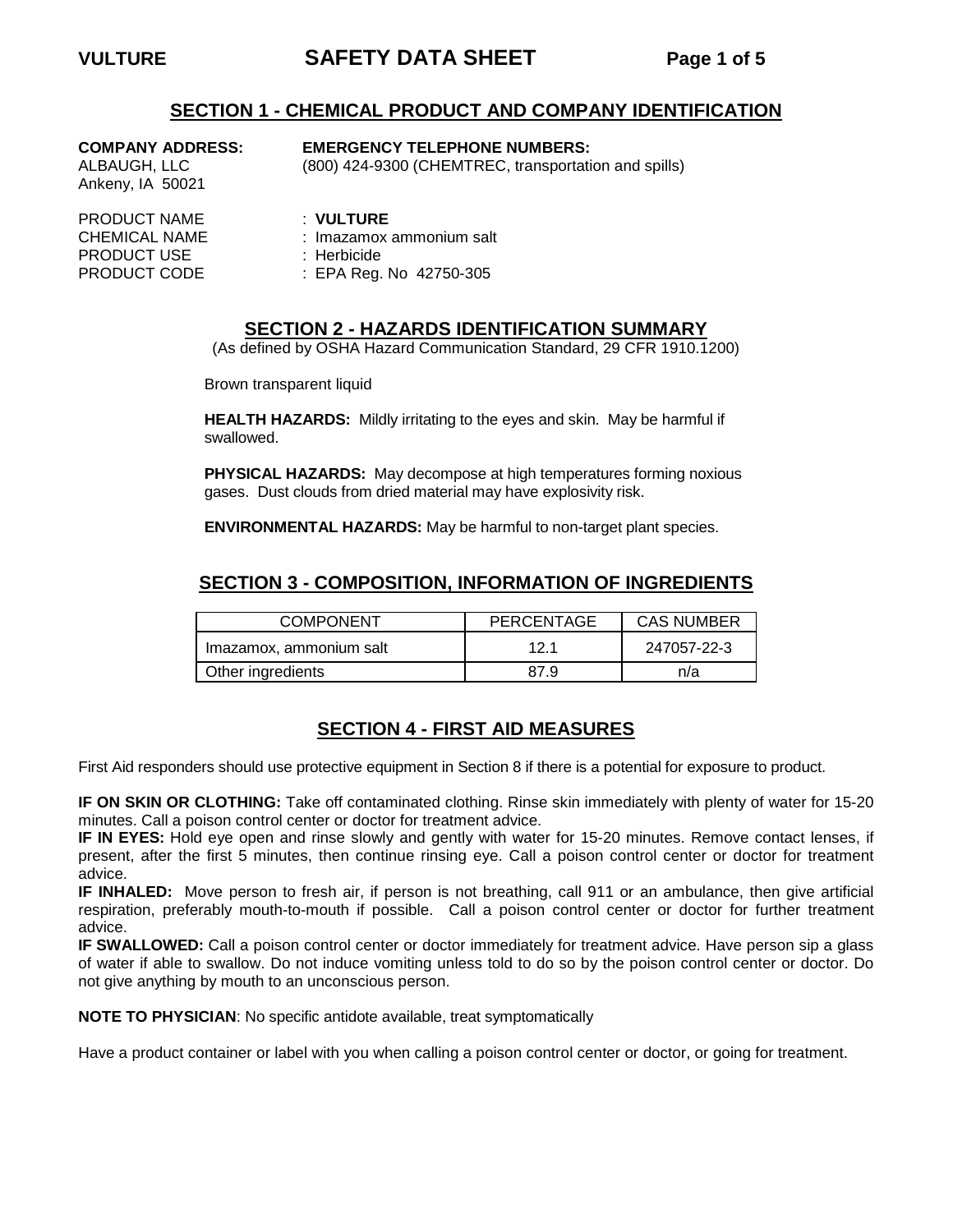## **VULTURE SAFETY DATA SHEET Page 2 of 5**

## **SECTION 5 - FIRE FIGHTING MEASURES**

National Fire Protection Rating (NFPA)

| <b>HEALTH</b>     |                               |  |          |           |
|-------------------|-------------------------------|--|----------|-----------|
| FLAMMABILITY      |                               |  |          |           |
| <b>REACTIVITY</b> |                               |  |          |           |
|                   | 4=Severe 3=Serious 2=Moderate |  | 1=Sliaht | 0=Minimal |

#### **FLASHPOINT:** >115°C (boiling temperature)

**EXTINGUISHING MEDIA:** Use foam, dry chemical, carbon dioxide, or water spray when fighting fires involving this material.

**FIRE AND EXPLOSION HAZARD:** Can burn in fire, releasing toxic gases such as oxides of nitrogen and carbon due to thermal decomposition. Spilled material that dries could potentially form dust with potential explosivity.

#### **Spilled material must be absorbed and cleaned up immediately!**

**FIRE FIGHTING INSTRUCTIONS:** Evacuate area and fight fire upwind from a safe distance to avoid hazardous vapors and decomposition products. Dike and collect water used to fight fire to prevent environmental damage due to run off. Foam or dry chemical fire extinguishing systems are preferred to prevent excessive water run off.

FIRE FIGHTING EQUIPMENT: Full fire fighting turn-out gear with self-contained breathing apparatus.

Minimize use of water to prevent environmental contamination. Contact your State Pesticide or Environmental Control Agency, or nearest EPA Regional Office for guidance on disposal.

## **SECTION 6 - ACCIDENTAL RELEASE MEASURES**

**IN CASE OF SPILLS OR LEAKS:** Clean up spills immediately, observing precautions in Section 8 of this document. Isolate hazard area. Keep unnecessary and unprotected personnel from entering.

**SMALL SPILL:** Absorb small spills on sand, vermiculite or other inert absorbent. Place contaminated material in appropriate container for disposal.

**LARGE SPILL:** Dike large spills using absorbent or impervious material such as clay or sand. Recover and contain as much free liquid as possible for reuse. Allow absorbed material to solidify, and scrape up for disposal. After removal, clean contaminated area thoroughly with water. Pick up wash liquid with additional absorbent and place in a disposable container. Minimize use of water to prevent environmental contamination

## **SECTION 7 - HANDLING AND STORAGE**

#### KEEP OUT OF REACH OF CHILDREN!

Wear proper safety equipment specified in Section 8 when mixing, loading or otherwise handling concentrate.

**HANDLING:** Use only in a well-ventilated area. Minimize dust generation and accumulation which may form flammable or explosive dust-air mixtures.

**STORAGE:** KEEP FROM FREEZING. DO NOT store below 32°F. Store in a well ventilated area. Keep closed in original container when not in use. Keep away from food, feed and drinking water.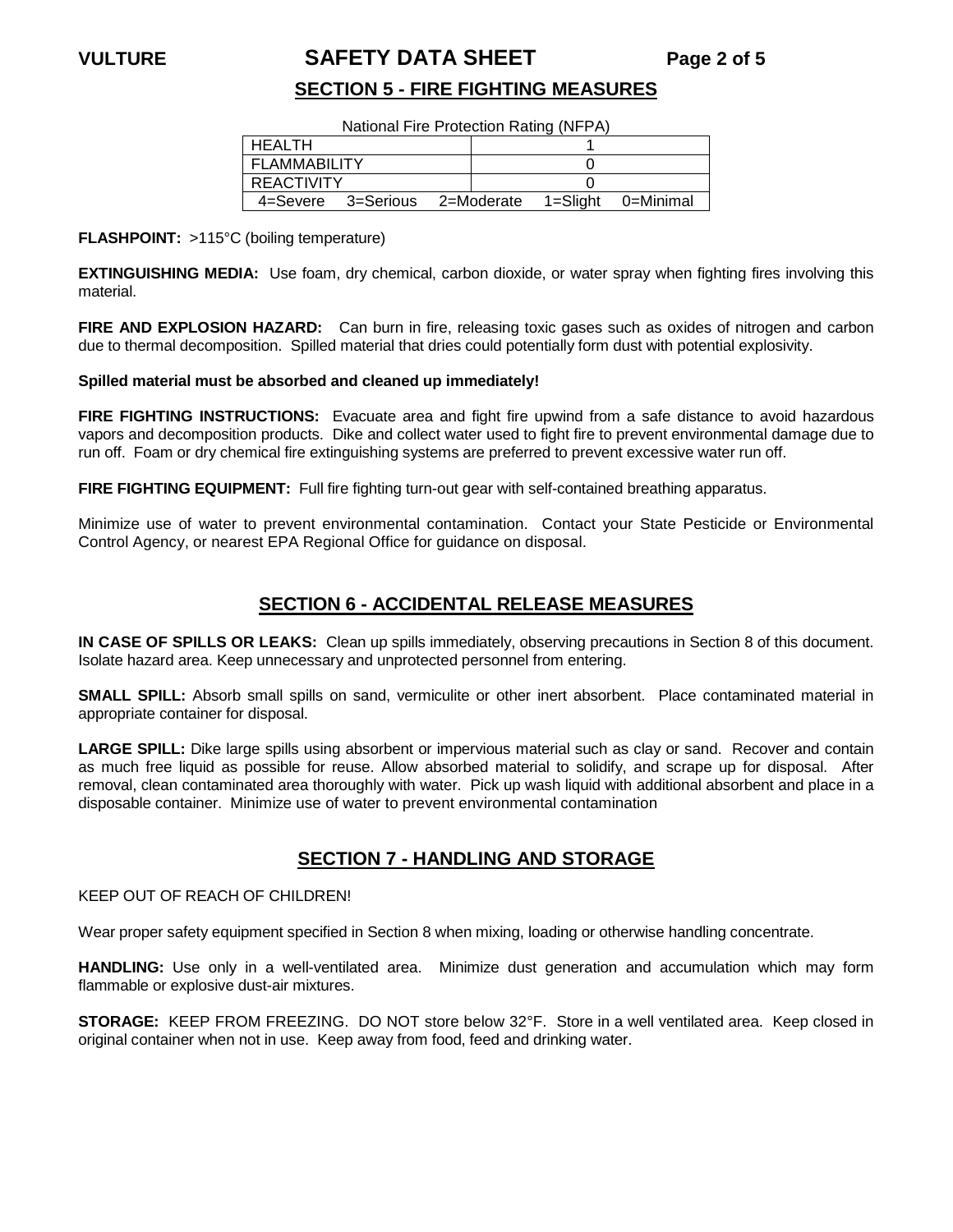## **SECTION 8 - EXPOSURE CONTROLS, PERSONAL PROTECTION**

#### **EXPOSURE LIMITS (8 hour TWA, ppm):**

| COMPONENT              | DEI        | ACIGH.     |
|------------------------|------------|------------|
| Imazamox ammonium salt | Not listed | Not listed |

**ENGINEERING CONTROLS:** Proper ventilation is required when handling or using this product to minimize exposure to airborne contaminants and to minimize potentially explosive dust concentrations. Facilities storing or utilizing this material should be equipped with an eyewash facility and a safety shower.

#### **PERSONAL PROTECTIVE EQUIPMENT:**

EYE PROTECTION - Safety glasses when working with concentrate. CLOTHING - Long-sleeved shirt and long pants, Shoes plus socks GLOVES – Chemical resistant gloves made of any waterproof material.

Discard clothing and other absorbent materials that have been drenched or heavily contaminated with this product's concentrate. Do not reuse them. Follow manufacturer's instructions for cleaning and maintaining PPE. If no such instructions for washables, use detergent and hot water. Keep and wash PPE separately from other laundry.

#### **USER SAFETY RECOMMENDATIONS:**

Wash hands before eating, drinking, chewing gum, using tobacco or using the toilet. Remove clothing immediately if pesticide gets inside. Then wash thoroughly and put on clean clothing. Remove PPE immediately after handling this product. Wash outside of gloves before removing. As soon as possible wash thoroughly and change into clean clothing.

## **SECTION 9 - PHYSICAL AND CHEMICAL PROPERTIES**

| Appearance:                        | Light yellow/amber liquid                                                               |
|------------------------------------|-----------------------------------------------------------------------------------------|
| Odor:                              | Moderate ammonium-like odor                                                             |
| pH:                                | $7.5 - 8.5$                                                                             |
| <b>Melting Point:</b>              | Not applicable                                                                          |
| <b>Boiling Point:</b>              | No data                                                                                 |
| <b>Flash Point:</b>                | Not applicable                                                                          |
| <b>Evaporation Rate:</b>           | No data                                                                                 |
| <b>Flammability:</b>               | Not flammable                                                                           |
| <b>Flammability Limits:</b>        | Not applicable                                                                          |
| Vapor Pressure:                    | <1.3 x $10^{-2}$ mPa (25°C) (Imazamox)                                                  |
| <b>Vapor Density:</b>              | Not applicable                                                                          |
| <b>Density:</b>                    | $1.01 - 1.05$ g/ml $(8.43 - 8.76$ lb/gl)*                                               |
| Solubility:                        | No data                                                                                 |
| <b>Partition Coefficient:</b>      | $log P_{ow} = -1.03$ (pH5, uncorrected for dissociation), -2.4 (pH7, uncorrected), 0.73 |
|                                    | ( $pH5&6$ , corrected) (all $25^{\circ}$ C) (Imazamox)                                  |
| <b>Auto-Ignition Temperature:</b>  | No data                                                                                 |
| Decomposition Temperature: No data |                                                                                         |
| <b>Viscosity:</b>                  | 2.1 Cst (20°C); 1.3 mm <sup>2</sup> /s (40°C)                                           |

\*Listed density is an approximate value and does not necessarily represent that of a specific batch.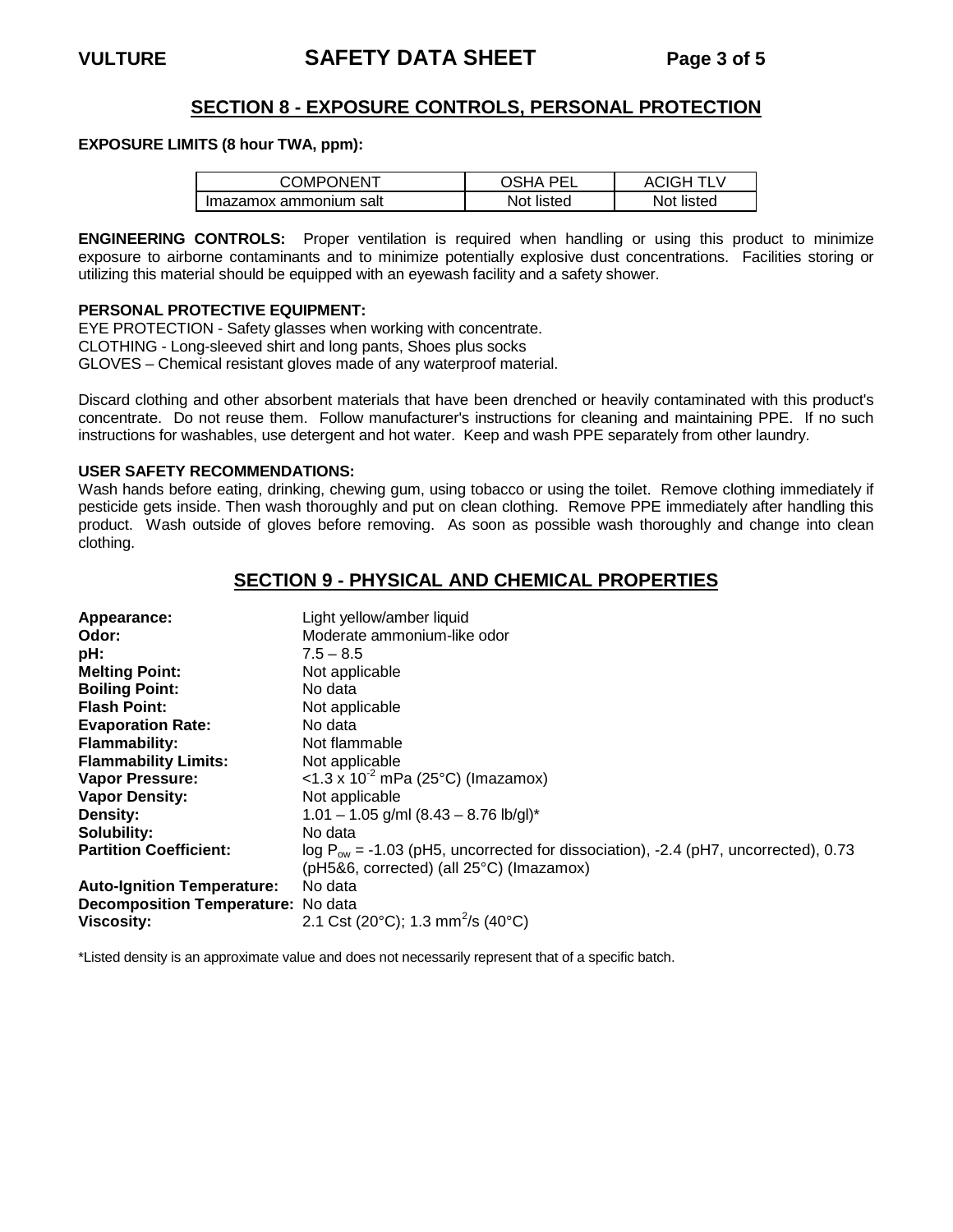# **VULTURE SAFETY DATA SHEET Page 4 of 5**

## **SECTION 10 - STABILITY AND REACTIVITY**

**PRODUCT REACTIVITY:** None known.

**CHEMICAL STABILITY:** Stable, however may decompose if heated.

**HAZARDOUS REACTION/POLYMERIZATION:** Product will not undergo polymerization.

**CONDITIONS TO AVOID:** Avoid prolonged storage at temperatures above 100°F (38°C).

**INCOMPATIBLE MATERIALS:** Strong oxidizers. Do not mix or store in mild steel or aluminum containers. Avoid use with equipment using zinc, brass or copper components.

**HAZARDOUS DECOMPOSITION PRODUCTS:** Oxides of nitrogen and carbon.

## **SECTION 11 - TOXICOLOGICAL INFORMATION**

Acute toxicity values from a similar but not identical formulation.

| <b>ACUTE TOXICITY:</b>     |                    |
|----------------------------|--------------------|
| Oral $LD_{50}$ (rat)       | $-5,000$ mg/Kg     |
| Dermal $LD_{50}$ (rat)     | $-5,000$ mg/Kg     |
| Inhalation $LC_{50}$ (rat) | $-$ >4.0 mg/L      |
| Eye Irritation (rabbit)    | - Non-irritant     |
| Skin Irritation (rabbit)   | - Slight irritant  |
| Sensitization (guinea pig) | - Not a sensitizer |
|                            |                    |

#### **CARCINOGEN STATUS:**

| OSHA | - Not listed. |
|------|---------------|
| NTP  | - Not listed. |
| IARC | - Not listed. |

**TERATOGENICITY:** Not known to exhibit reproductive or teratogenic (birth defect) effects. **MUTAGENICITY:** No evidence of mutagenic effects during in vivo or in vitro studies.

## **SECTION 12 - ECOLOGICAL INFORMATION**

**ENVIRONMENTAL SUMMARY:** This pesticide may be hazardous to plants outside the treated area. **DO NOT**  apply directly to water, or to areas where surface water is present, or to intertidal areas below the mean high water mark except as directed in this label. Off-site movement from spray drift, volatilization, and runoff may be hazardous to neighboring crops and vegetative habitat utilized for food and cover by wildlife and aquatic organisms. **DO NOT** contaminate water when disposing of equipment washwater or rinsate.

**FATE:** Imazamox is moderately persistent with high mobility potential in soil depending on soil type.

| FISH TOXICITY: (Technical)<br>96 hour LC <sub>50</sub> , Rainbow trout -<br>96 hour LC <sub>50</sub> , Bluegill -              | No data<br>$>119$ mg/L             |
|--------------------------------------------------------------------------------------------------------------------------------|------------------------------------|
| <b>AVIAN TOXICITY: (Technical)</b><br>Dietary LC <sub>50</sub> , Bobwhite quail -<br>Dietary LC <sub>50</sub> , Mallard duck - | $> 5,000$ mg/Kg<br>$> 5,000$ mg/Kg |
| <b>BEE TOXICITY: (Technical)</b><br>Contact $LD_{50}$ -                                                                        | $>$ 25 ug/bee                      |